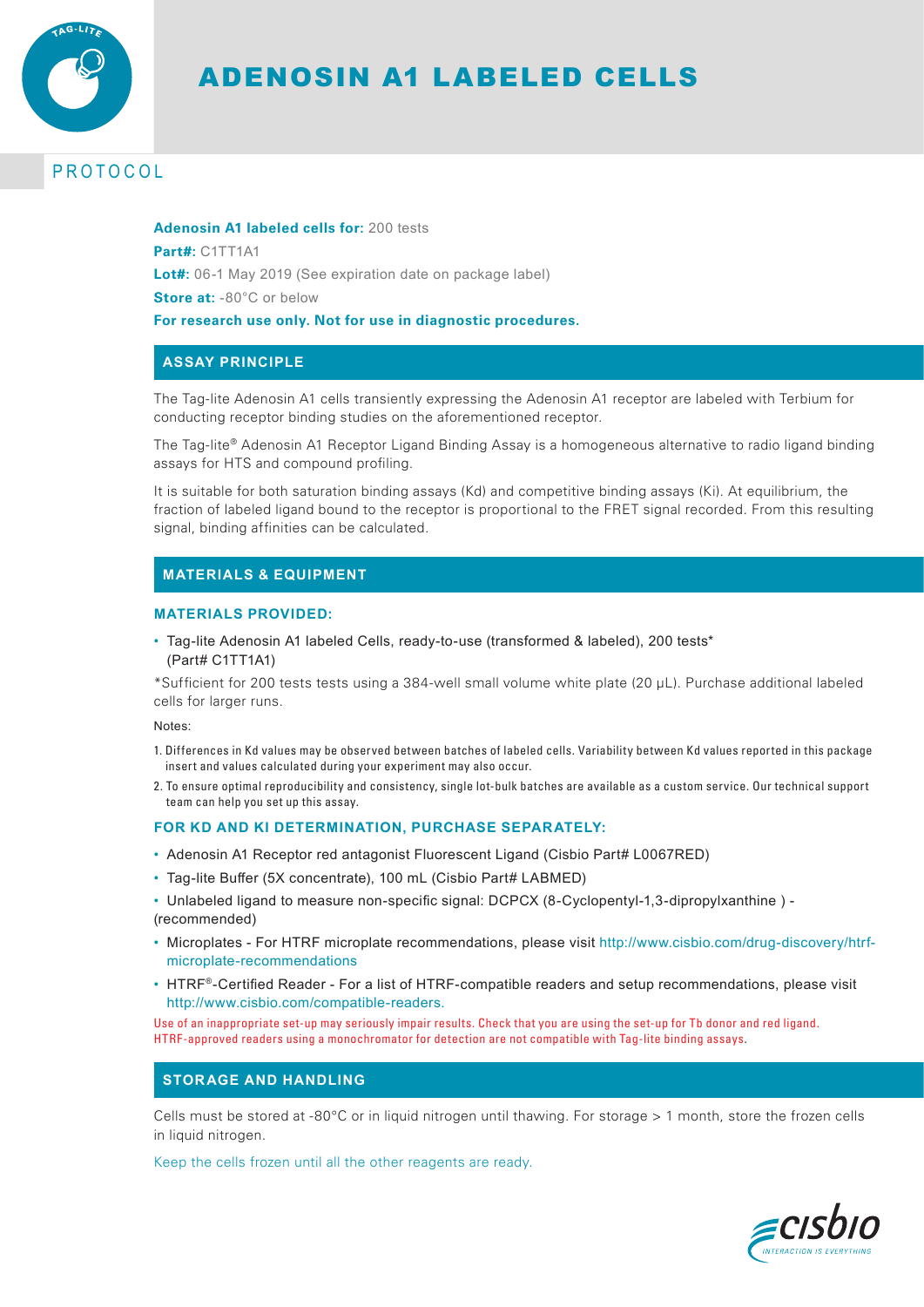## **SATURATION BINDING (KD DETERMINATION)**

A saturation binding assay measures total and non-specific binding of increasing concentrations of ligand under conditions of equilibrium.

To perform the assay, the fluorescent ligand is titrated into a solution containing a fixed amount of labeled cells and incubated to equilibrium. The HTRF ratio obtained from this titration is the total binding.

A negative control using unlabeled ligand is included to account for the non-specific binding of the labeled ligand to the receptor, non-receptor molecules, and the microplate. The fluorescent ligand is titrated into a solution containing a fixed amount of labeled cells and a 100-fold molar excess of unlabeled ligand. The HTRF ratio obtained from this titration is the non-specific binding.

The specific binding is calculated by subtracting the non-specific binding from the total binding at each fluorescent ligand concentration.



## **REAGENT PREPARATION**

#### *Step 1: prepare working Tag-lite buffer (TLB 1X).*

- 1. Determine the amount of TLB 1X needed for the assay.
- 2. Thaw the 100 mL vial of Tag-lite buffer 5X (TLB 5X).
- 3. Dilute 5-fold the TLB 5X in distilled water to prepare TLB 1X.
- 4. Mix gently.

#### *Step 2: prepare fluorescent ligand.*

The concentration of fluorescent ligand provided (Adenosin A1 receptor red antagonist) is indicated on the vial label.

1. Centrifuge the vial, then, according to the following formula:  $C_1V_1 = C_2V_2 \to V_1 = (C_2 \times V_2) / C_1$  dilute the fluorescent ligand Adenosin A1 receptor red antagonist stock solution with TLB 1X to obtain the highest concentration  $F1 = 800$  nM for the saturation binding curve.

Example for a ligand concentration C<sub>1</sub> = 10 000 nM. Take 16 µL (V<sub>1</sub>) of fluorescent ligand stock solution and add 184 µL of TLB 1X in order to obtain 200  $\mu$ L (V<sub>2</sub>) of 800 nM (C<sub>2</sub>) solution

- 2. Starting with the F1 solution (800 nM), prepare 1/2 serial dilutions in TLB 1X.
- 3. Add 100 µL of F1 to 100 µL of TLB 1X, mix gently and repeat the 1/2 serial dilutions to prepare 400-0.8 nM solutions.

|                                            | <b>RECOMMENDED DILUTION</b> | <b>FLUORESCENT LIGAND CONCENTRATION (nM)</b>                   |                                                    |  |
|--------------------------------------------|-----------------------------|----------------------------------------------------------------|----------------------------------------------------|--|
| PROCEDURE FOR FLUORESCENT<br><b>LIGAND</b> |                             | <b>INITIAL</b><br><b>CONCENTRATIONS</b><br>(WORKING SOLUTIONS) | <b>FINAL</b><br><b>CONCENTRATIONS</b><br>(IN WELL) |  |
| F <sub>1</sub>                             | Made from stock solution    | 800                                                            | 200                                                |  |
| F <sub>2</sub>                             | 100 µL F1 + 100 µL TLB 1X   | 400                                                            | 100                                                |  |
| F <sub>3</sub>                             | 100 µL F2 + 100 µL TLB 1X   | 200                                                            | 50                                                 |  |
| F4                                         | 100 µL F3 + 100 µL TLB 1X   | 100                                                            | 25.0                                               |  |
| F <sub>5</sub>                             | 100 µL F4 + 100 µL TLB 1X   | 50                                                             | 12.5                                               |  |
| F <sub>6</sub>                             | 100 µL F5 + 100 µL TLB 1X   | 25.0                                                           | 6.3                                                |  |
| F7                                         | 100 µL F6 + 100 µL TLB 1X   | 12.5                                                           | 3.1                                                |  |
| F <sub>8</sub>                             | 100 µL F7 + 100 µL TLB 1X   | 6.3                                                            | 1.6                                                |  |
| F <sub>9</sub>                             | 100 µL F8 + 100 µL TLB 1X   | 3.1                                                            | 0.8                                                |  |
| F <sub>10</sub>                            | 100 µL F9 + 100 µL TLB 1X   | 1.6                                                            | 0.4                                                |  |
| F11                                        | 100 µL F10 + 100 µL TLB 1X  | 0.8                                                            | 0.2                                                |  |

Add 100 µL of TLB 1X from F2 to F11

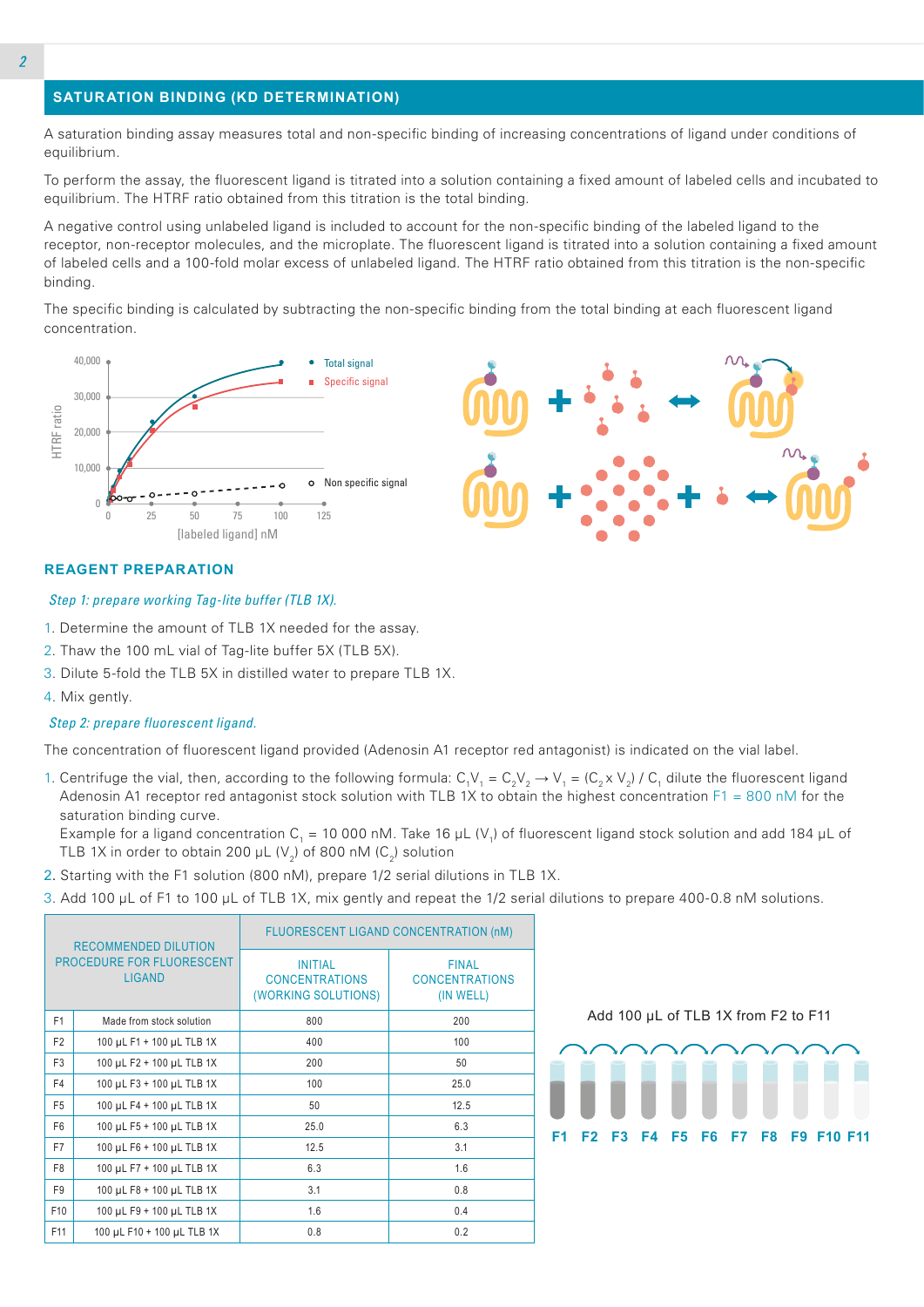## *Step 3: prepare unlabeled ligand*

Prepare a working solution of unlabeled ligand DCPCX (8-Cyclopentyl-1,3-dipropylxanthine ) in TLB 1X at 100-fold the concentration of F1 solution = 80 μM.

Please refer to literature accompanying the unlabeled ligand for stock concentration provided.

#### *Step 4: prepare cells*

- 1. Prepare a conical vial containing 5 mL of cold TLB 1X.
- 2. Thaw labeled frozen cells (1 vial) in a 37°C water bath manual shaking until all the ice is thawed (1-2 min).
- 3. Quickly transfer the cells by pipetting into the conical vial containing TLB 1X.
- 4. Centrifuge 5 min at 300 G. *The pellet may not be visible.*
- 5. Gently remove supernatant by aspiration. Do not pour out the supernatant.
- 6. Resuspend the pellet in 1 mL of 1X TLB. Mix gently by pipetting up and down several times.
- 7. Add 1.7 mL of 1X TLB. Mix gently by pipetting up and down several times.

Keep the cells at room temperature.



## **SATURATION BINDING ASSAY PROTOCOL**

Run all assay points in triplicate. An example of plate map is indicated on page 4.

- 1. Dispense 10 μL labeled cells into each well for both total and nonspecific binding.
- 2. Dispense 5 μL TLB 1X into total binding wells.
- 3. Dispense 5 μL unlabeled ligand (80 μM) into nonspecific binding wells.
- 4. Dispense 5 μL labeled ligand dilutions into each appropriate well.
- 5. Incubate 1h at room temperature.
- 6. Read on an HTRF-compatible reader HTRF-approved readers using a monochromator for detection are not compatible with Tag-lite binding assays.

Total binding

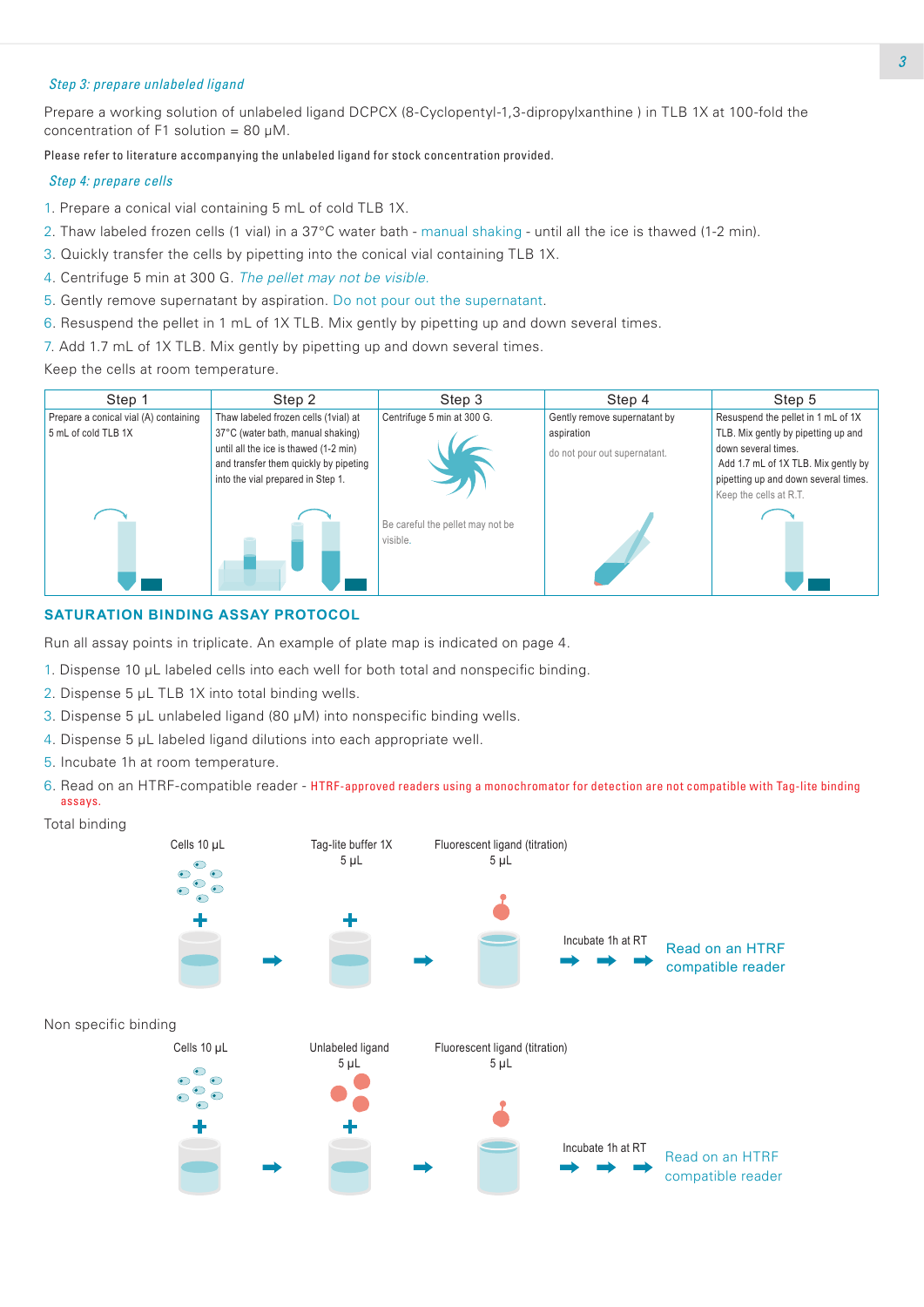|             | 1                                  | $\overline{2}$  | 3               | 4                     | $\overline{5}$  | $6\phantom{a}$  |
|-------------|------------------------------------|-----------------|-----------------|-----------------------|-----------------|-----------------|
|             | 10 µL labeled cells                |                 |                 | 10 µL labeled cells   |                 |                 |
|             | 5 µL TLB 1X                        |                 |                 | 5 µL unlabeled ligand |                 |                 |
| A           | 5 µL labeled ligand                | Repeat Well A1  | Repeat Well A1  | 5 µL labeled ligand   | Repeat Well A4  | Repeat Well A4  |
|             | [800 nM]                           |                 |                 | [800 nM]              |                 |                 |
|             | 10 µL labeled cells                |                 |                 | 10 µL labeled cells   |                 |                 |
|             | 5 µL TLB 1X                        |                 |                 | 5 µL unlabeled ligand |                 |                 |
| B           | 5 µL labeled ligand                | Repeat Well B1  | Repeat Well B1  | 5 µL labeled ligand   | Repeat Well B4  | Repeat Well B4  |
|             |                                    |                 |                 |                       |                 |                 |
|             | [400 nM]                           |                 |                 | [400 nM]              |                 |                 |
|             | 10 µL labeled cells                |                 |                 | 10 µL labeled cells   |                 |                 |
| $\mathbf c$ | 5 µL TLB 1X                        | Repeat Well C1  | Repeat Well C1  | 5 µLunlabeled ligand  | Repeat Well C4  | Repeat Well C4  |
|             | 5 µL labeled ligand                |                 |                 | 5 µL labeled ligand   |                 |                 |
|             | [200 nM]                           |                 |                 | [200 nM]              |                 |                 |
|             | 10 µL labeled cells                |                 |                 | 10 µL labeled cells   |                 |                 |
| D           | 5 µL TLB 1X                        | Repeat Well D1  | Repeat Well D1  | 5 µLunlabeled ligand  | Repeat Well D4  | Repeat Well D4  |
|             | 5 µL labeled ligand                |                 |                 | 5 µL labeled ligand   |                 |                 |
|             | [100 nM]                           |                 |                 | [100 nM]              |                 |                 |
|             | 10 µL labeled cells                |                 |                 | 10 µL labeled cells   |                 |                 |
| E           | 5 µL TLB 1X                        | Repeat Well E1  | Repeat Well E1  | 5 µL unlabeled ligand | Repeat Well E4  | Repeat Well E4  |
|             | 5 µL labeled ligand                |                 |                 | 5 µL labeled ligand   |                 |                 |
|             | [50 nM]                            |                 |                 | [50 nM]               |                 |                 |
|             | 10 µL labeled cells                |                 |                 | 10 µL labeled cells   |                 |                 |
|             | 5 µL TLB 1X                        |                 |                 | 5 µL unlabeled ligand |                 |                 |
| F           | 5 µL labeled ligand                | Repeat Well F1  | Repeat Well F1  | 5 µL labeled ligand   | Repeat Well F4  | Repeat Well F4  |
|             | [25.0 nM]                          |                 |                 | [25.0 nM]             |                 |                 |
|             | 10 µL labeled cells                |                 |                 | 10 µL labeled cells   |                 |                 |
|             | 5 µL TLB 1X                        |                 |                 | 5 µL unlabeled ligand |                 |                 |
| G           | 5 µL labeled ligand                | Repeast Well G1 | Repeast Well G1 | 5 µL labeled ligand   | Repeast Well G4 | Repeast Well G4 |
|             | [12.5 nM]                          |                 |                 | [12.5 nM]             |                 |                 |
|             | 10 µL labeled cells                |                 |                 | 10 µL labeled cells   |                 |                 |
|             | 5 µL TLB 1X                        |                 |                 | 5 µL unlabeled ligand |                 |                 |
| H           | 5 µL labeled ligand                | Repeat Well H1  | Repeat Well H1  | 5 µL labeled ligand   | Repeat Well H4  | Repeat Well H4  |
|             | [6.3 nM]                           |                 |                 | [6.3 nM]              |                 |                 |
|             |                                    |                 |                 |                       |                 |                 |
|             | 10 µL labeled cells<br>5 µL TLB 1X |                 |                 | 10 µL labeled cells   |                 |                 |
| П           |                                    | Repeat Well I1  | Repeat Well I1  | 5 µL unlabeled ligand | Repeat Well 14  | Repeat Well I4  |
|             | 5 µL labeled ligand                |                 |                 | 5 µL labeled ligand   |                 |                 |
|             | [3.1 nM]                           |                 |                 | [3.1 nM]              |                 |                 |
|             | 10 µL labeled cells                |                 |                 | 10 µL labeled cells   |                 |                 |
| J           | 5 µL TLB 1X                        | Repeat Well J1  | Repeat Well J1  | 5 µL unlabeled ligand | Repeat Well J4  | Repeat Well J4  |
|             | 5 µL labeled ligand                |                 |                 | 5 µL labeled ligand   |                 |                 |
|             | [1.6 nM]                           |                 |                 | [1.6 nM]              |                 |                 |
|             | 10 µL labeled cells                |                 |                 | 10 µL labeled cells   |                 |                 |
| K           | 5 µL TLB 1X                        | Repeat Well K1  | Repeat Well K1  | 5 µL unlabeled ligand | Repeat Well K4  | Repeat Well K4  |
|             | 5 µL labeled ligand                |                 |                 | 5 µL labeled ligand   |                 |                 |
|             | $[0.8 \text{ nM}]$                 |                 |                 | $[0.8 \text{ nM}]$    |                 |                 |
|             | 10 µL labeled cells                |                 |                 | 10 µL labeled cells   |                 |                 |
| L           | 5 µL TLB 1X                        | Repeat Well L1  | Repeat Well L1  | 5 µL unlabeled ligand | Repeat Well L4  | Repeat Well L4  |
|             | 5 µL TLB 1X                        |                 |                 | 5 µL TLB 1X           |                 |                 |
|             | (10 µL total TLB 1X)               |                 |                 |                       |                 |                 |

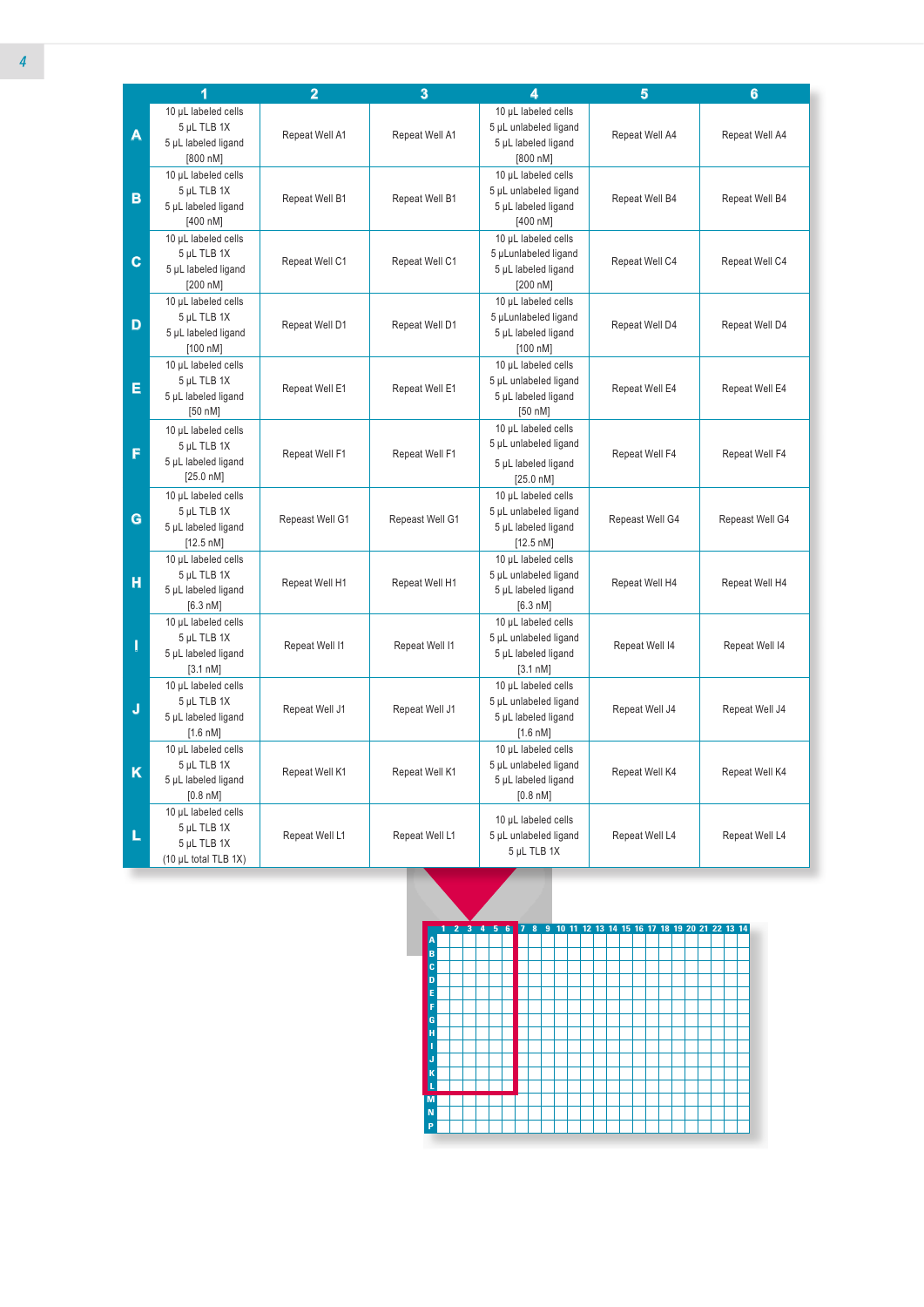## **COMPETITION BINDING (KI DETERMINATION)**

Competitive binding assay is performed to measure the dissociation constant, Ki. To perform the assay, the compound is titrated into a solution containing a fixed concentration of fluorescent ligand and a fixed amount of cells.



#### **REAGENT PREPARATION**

#### *Step 1: prepare working tag-lite buffer (TLB 1X).*

- 1. Determine the amount of TLB 1X needed for the assay. (Approximately 10 mL is required to assay one compound + 1 mL for each additional compound.)
- 2. Thaw the 100 mL vial of Tag-lite buffer 5X (TLB 5X).
- 3. Dilute 5-fold the TLB 5X in distilled water to prepare TLB 1X. (E.g. 10 mL of TLB 5X + 40 mL distilled water.)
- 4. Mix gently.

#### *Step 2: prepare compounds*

- 1. Dilute compounds with TLB 1X to an initial concentration of 4.E-04 M (C1).
- 2. Starting with the C1 solution (4.E-04 M), prepare 1/10 serial dilutions in TLB 1X.
- 3. Add 10 µL C1 to 90 µL of TLB 1X, mix gently and repeat the 1/10 serial dilutions to prepare C2, C3, C4, C5, C6, C7, C8, C9, C10, C11 solutions.

| <b>RECOMMENDED DILUTION</b><br><b>PROCEDURE FOR COMPOUNDS</b> |                           | <b>COMPOUND CONCENTRATIONS (M)</b>                             |                                                    |  |  |
|---------------------------------------------------------------|---------------------------|----------------------------------------------------------------|----------------------------------------------------|--|--|
|                                                               |                           | <b>INITIAL</b><br><b>CONCENTRATIONS</b><br>(WORKING SOLUTIONS) | <b>FINAL</b><br><b>CONCENTRATIONS</b><br>(IN WELL) |  |  |
| C <sub>1</sub>                                                | Made from stock compounds | $4.E-04$                                                       | $1.E-04$                                           |  |  |
| C <sub>2</sub>                                                | 10 µL C1 + 90 µL TLB 1X   | $4.E-05$                                                       | $1.E-05$                                           |  |  |
| C <sub>3</sub>                                                | 10 µL C2 + 90 µL TLB 1X   | $4.E-06$                                                       | $1.E-06$                                           |  |  |
| C <sub>4</sub>                                                | 10 µL C3 + 90 µL TLB 1X   | $4.E-07$                                                       | $1.E-07$                                           |  |  |
| C <sub>5</sub>                                                | 10 µL C4 + 90 µL TLB 1X   | $4.E-08$                                                       | $1.E-08$                                           |  |  |
| C6                                                            | 10 µL C5 + 90 µL TLB 1X   | $4.E-09$                                                       | $1.E-09$                                           |  |  |
| C <sub>7</sub>                                                | 10 µL C6 + 90 µL TLB 1X   | $4.E-10$                                                       | $1.E-10$                                           |  |  |
| C <sub>8</sub>                                                | 10 µL C7 + 90 µL TLB 1X   | $4.E-11$                                                       | $1.E-11$                                           |  |  |
| C <sub>9</sub>                                                | 10 µL C8 + 90 µL TLB 1X   | $4.E-12$                                                       | $1.E-12$                                           |  |  |
| C10                                                           | 10 µL C9 + 90 µL TLB 1X   | $4.E-13$                                                       | $1.E-13$                                           |  |  |
| C <sub>11</sub>                                               | 10 µL C10 + 90 µL TLB 1X  | $4.E-14$                                                       | $1.E-14$                                           |  |  |

Add 90 µL of TLB 1X from C2 to C11



#### *step 3: prepare fluorescent ligand*

For the competition dose-response of compounds, the optimal fluorescent ligand concentration is the one that allows 50% (Kd) to 80% of receptor binding.

The concentration of fluorescent ligand Adenosin A1 receptor red antagonist is indicated on the vial label100.

Centrifuge the vial then dilute the fluorescent ligand Adenosin A1 receptor red antagonist with TLB 1X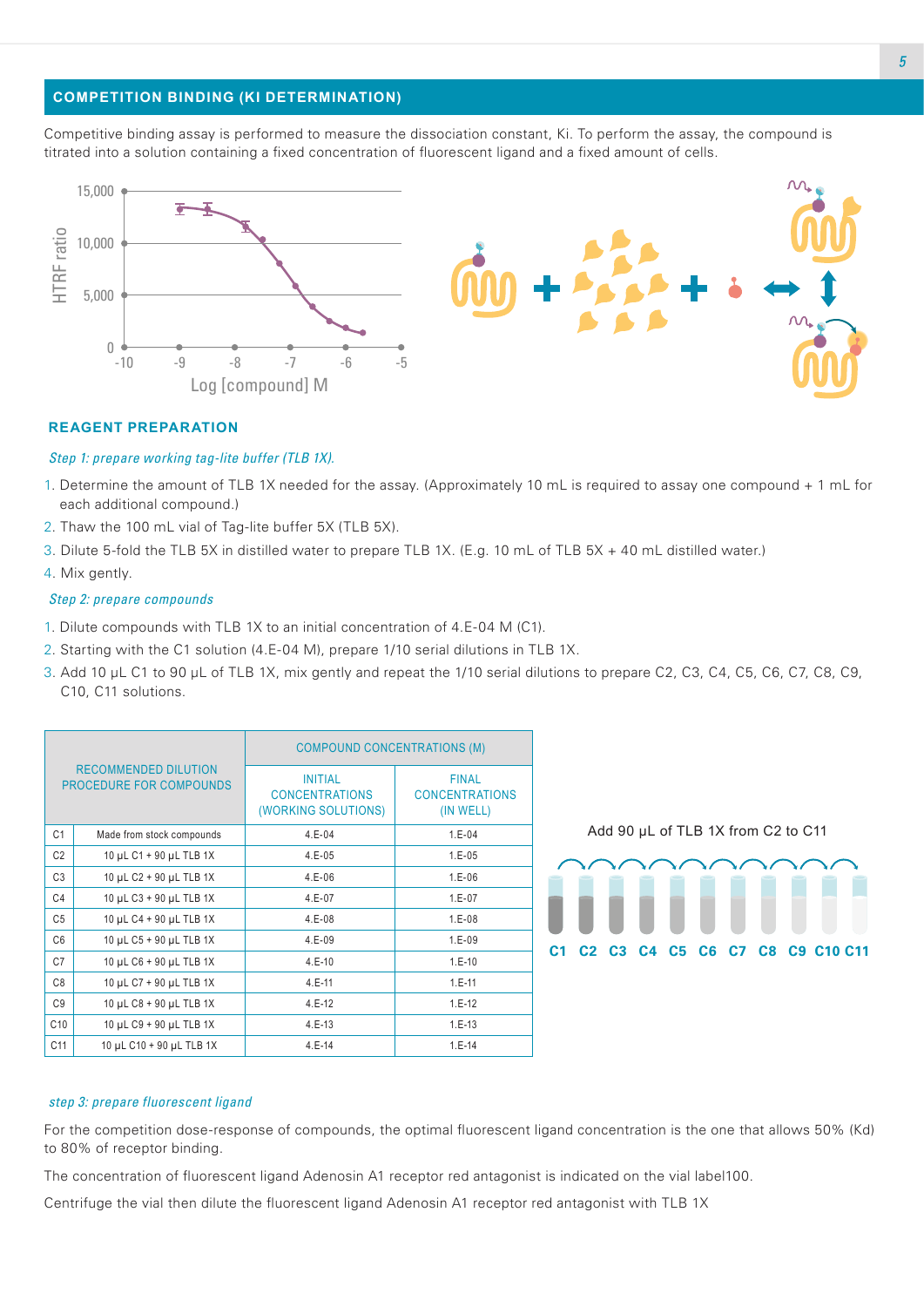## *step 4: prepare cells*

- 1. Prepare a conical vial containing 5 mL of cold TLB 1X.
- 2. Thaw labeled frozen cells (1 vial) in a 37°C water bath (manual shaking) until all the ice is thawed (1-2 min).
- 3. Quickly transfer them by pipetting into the conical vial containing TLB 1X.
- 4. Centrifuge 5 min at 300 G. (The pellet may not be visible.)
- 5. Gently remove supernatant by aspiration. (Do not pour out the supernatant.)
- 6. Resuspend the pellet in 1 mL of 1X TLB. Mix gently by pipetting up and down several times.
- 7. Add 1.7 mL of 1X TLB. Mix gently by pipetting up and down several times.
- 8. Keep the cells at room temperature

| Step 1                                | Step 2                                | Step 3                                       | Step 4                       | Step 5                                                         |
|---------------------------------------|---------------------------------------|----------------------------------------------|------------------------------|----------------------------------------------------------------|
| Prepare a conical vial (A) containing | Thaw labeled frozen cells (1vial) at  | Centrifuge 5 min at 300 G.                   | Gently remove supernatant by | Resuspend the pellet in 1 mL of 1X                             |
| 5 mL of cold TLB 1X                   | 37°C (water bath, manual shaking)     |                                              | aspiration                   | TLB. Mix gently by pipetting up and                            |
|                                       | until all the ice is thawed (1-2 min) |                                              | do not pour out supernatant. | down several times.                                            |
|                                       | and transfer them quickly by pipeting |                                              |                              | Add 1.7 mL of 1X TLB. Mix gently by                            |
|                                       | into the vial prepared in Step 1.     |                                              |                              | pipetting up and down several times.<br>Keep the cells at R.T. |
|                                       |                                       |                                              |                              |                                                                |
|                                       |                                       | Be careful the pellet may not be<br>visible. |                              |                                                                |
|                                       |                                       |                                              |                              |                                                                |
|                                       |                                       |                                              |                              |                                                                |
|                                       |                                       |                                              |                              |                                                                |
|                                       |                                       |                                              |                              |                                                                |

#### **COMPETITIVE BINDING ASSAY PROTOCOL**

Run all assay points in triplicate. An example of plate map is indicated on page 7.

Up to ten (10) compounds can be tested in one 384-well plate for a total of 36 wells per compound.

- 1. Dispense 10 μL labeled cells into each well.
- 2. Dispense 5 μL TLB 1X or 5 μL compound dilutions into each appropriate well as shown.
- 3. Repeat for each compound tested.
- 4. Dispense 5 μL labeled ligand into each well.
- 5. Incubate 1h at room temperature.
- 6. Read on an HTRF-compatible reader HTRF-approved readers using a monochromator for detection are not compatible with Tag-lite binding assays.

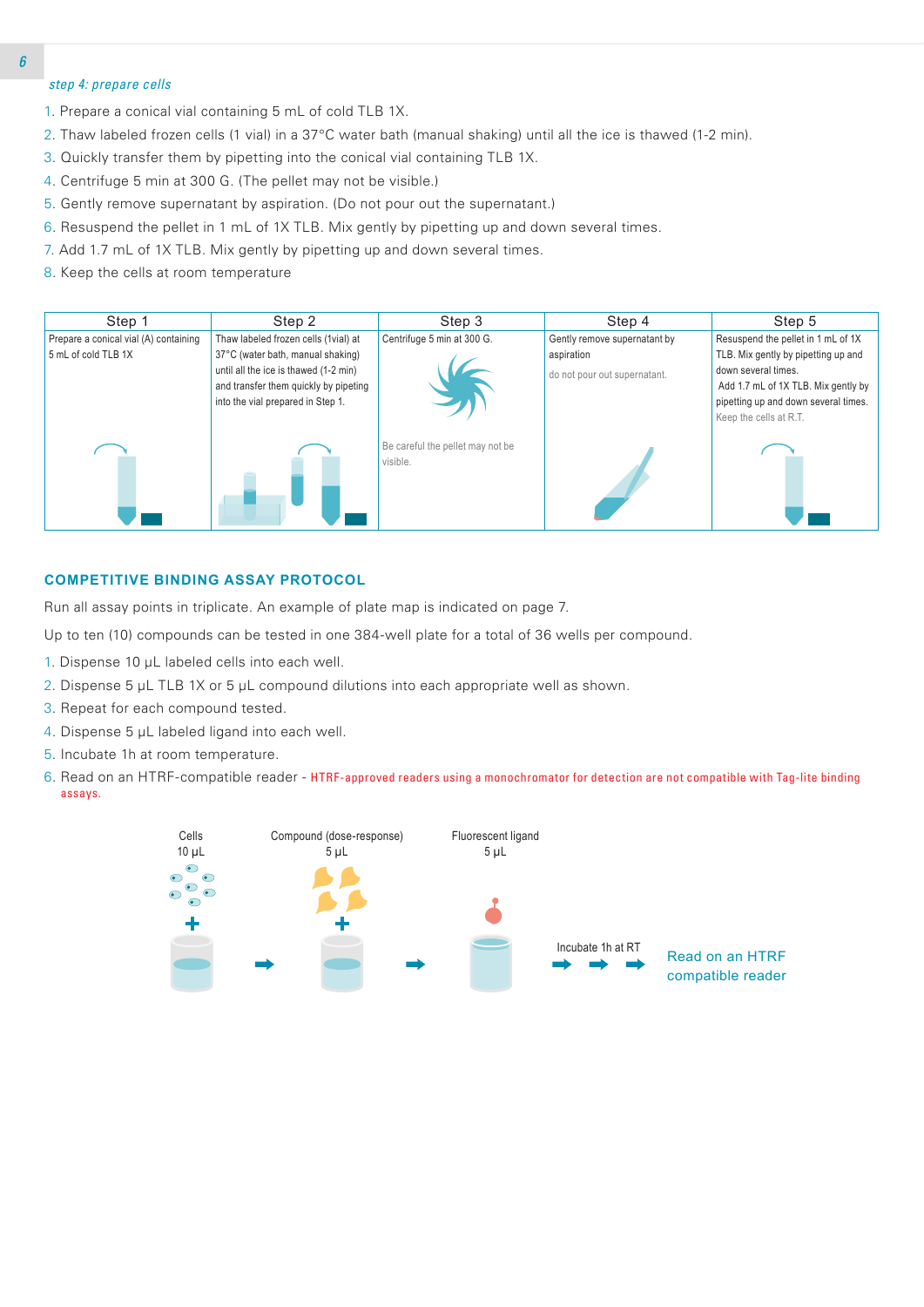|   | 1                                                                              | 2              | 3              |
|---|--------------------------------------------------------------------------------|----------------|----------------|
|   | Compound 1<br>10 µL labeled cells<br>5 µL compound [C1]<br>5 µL labeled ligand | Repeat Well A1 | Repeat Well A1 |
| в | 10 µL labeled cells<br>5 µL compound [C2]<br>5 µL labeled ligand               | Repeat Well B1 | Repeat Well B1 |
| С | 10 µL labeled cells<br>5 µL compound [C3]<br>5 µL labeled ligand               | Repeat Well C1 | Repeat Well C1 |
| D | 10 µL labeled cells<br>5 µL compound [C4]<br>5 µL labeled ligand               | Repeat Well D1 | Repeat Well D1 |
| E | 10 µL labeled cells<br>5 µL compound [C5]<br>5 µL labeled ligand               | Repeat Well E1 | Repeat Well E1 |
| F | 10 µL labeled cells<br>5 µL compound [C6]<br>5 µL labeled ligand               | Repeat Well F1 | Repeat Well F1 |
| G | 10 µL labeled cells<br>5 µL compound [C7]<br>5 µL labeled ligand               | Repeat Well G1 | Repeat Well G1 |
| н | 10 µL labeled cells<br>5 µL compound [C8]<br>5 µL labeled ligand               | Repeat Well H1 | Repeat Well H1 |
| I | 10 µL labeled cells<br>5 µL compound [C9]<br>5 µL labeled ligand               | Repeat Well I1 | Repeat Well I1 |
| J | 10 µL labeled cells<br>5 µL compound [C10]<br>5 µL labeled ligand              | Repeat Well J1 | Repeat Well J1 |
| Κ | 10 µL labeled cells<br>5 µL compound [C11]<br>5 µL labeled ligand              | Repeat Well K1 | Repeat Well K1 |
|   | 10 µL labeled cells<br>5 µL TLB 1X<br>5 µL labeled ligand                      | Repeat Well L1 | Repeat Well L1 |